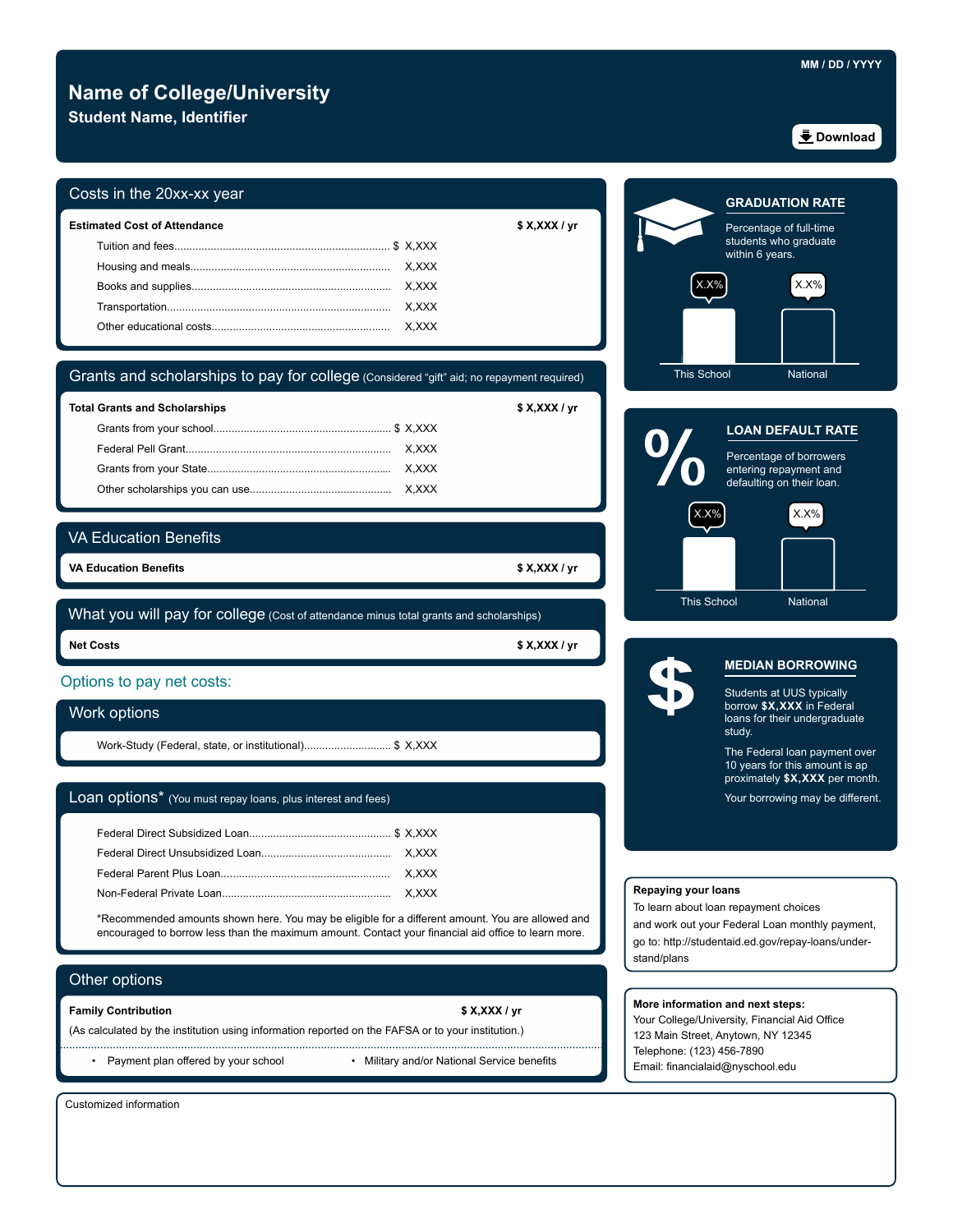# Additional loan options

In addition to the loans and other options to pay outlined on page one, you are also eligible for the following loans for the 20XX-XX year:

| ∟oans from<br>ົ` v∩⊔r stat⊢         |  |
|-------------------------------------|--|
| Loans from your school/institution. |  |

Be aware that the options to pay for your education outlined on page one, and the additional options above, are only for the 20XX-XX year. It is important that you complete a FAFSA each year by the requisite deadline and comply with all other requirements of your financial aid package.

# Estimated costs of additional years

In addition to the cost of attending for the first year, the following are the estimated costs of attendance for the additional academic years expected to attain a degree. Note that these are estimates and may be subject to change:

| <b>Estimated Total Cost of Year 2</b> | \$X, XXX / yr | <b>Estimated Total Cost of Year 3</b> | \$X, XXX / yr |
|---------------------------------------|---------------|---------------------------------------|---------------|
| Tuition and fees<br>\$X,XXX           |               | Tuition and fees<br>\$ X,XXX          |               |
| X.XXX<br>Housing and meals            |               | Housing and meals<br>X.XXX            |               |
| X.XXX<br>Books and supplies           |               | Books and supplies<br>X,XXX           |               |
| X.XXX                                 |               | Transportation<br>X.XXX               |               |
| X.XXX<br>Other educational costs      |               | X.XXX<br>Other educational costs      |               |
|                                       |               |                                       |               |
| <b>Estimated Total Cost of Year 4</b> | \$X, XXX / yr |                                       |               |
| \$ X.XXX                              |               |                                       |               |
| Housing and meals<br>X.XXX            |               |                                       |               |
| Books and supplies<br>X,XXX           |               |                                       |               |
| Transportation<br>X.XXX               |               |                                       |               |
| X.XXX<br>Other educational costs      |               |                                       |               |